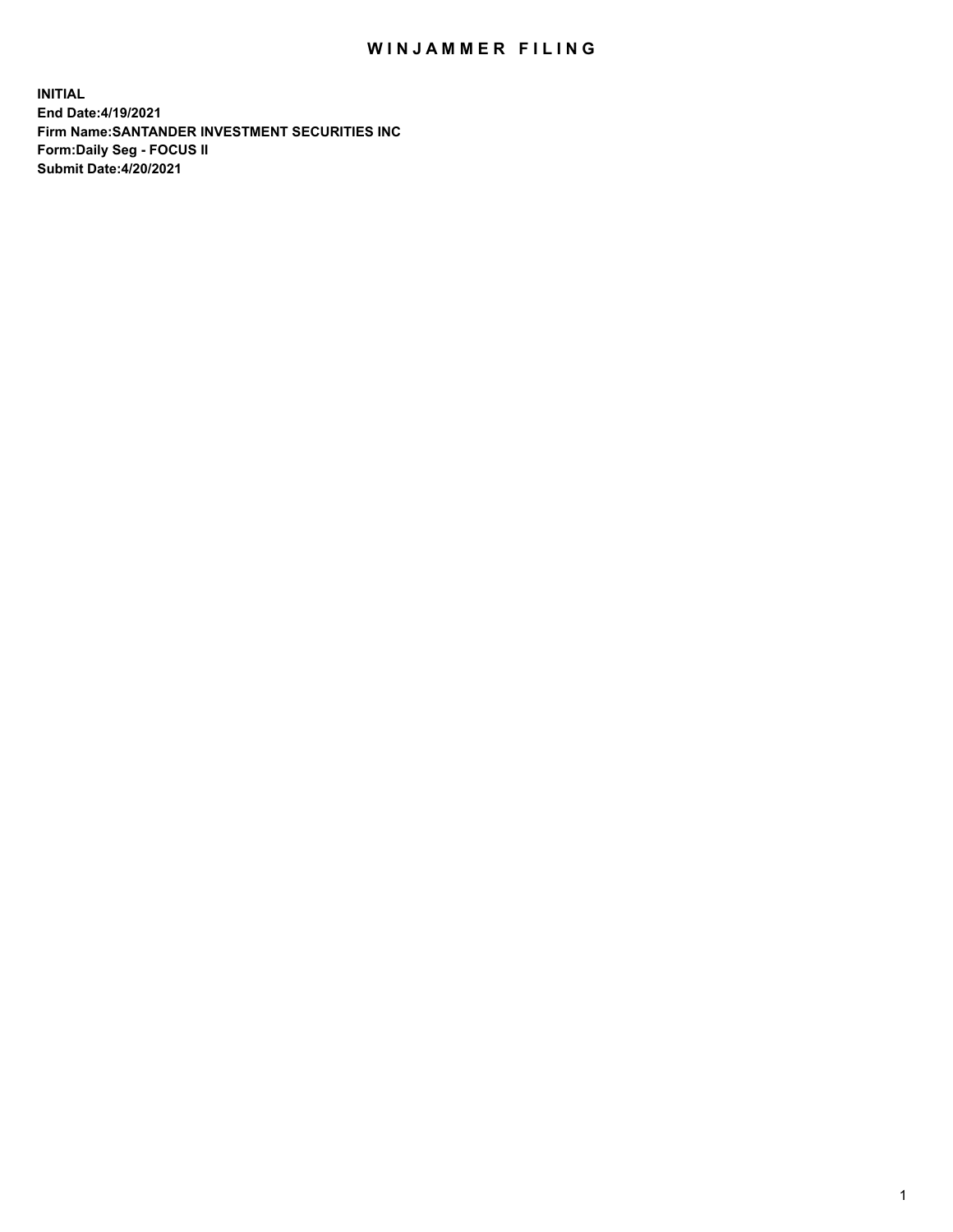**INITIAL End Date:4/19/2021 Firm Name:SANTANDER INVESTMENT SECURITIES INC Form:Daily Seg - FOCUS II Submit Date:4/20/2021 Daily Segregation - Cover Page**

| , ocgicgation - oover rage                                                                                                                                                                                                                                                                                                                                                         |                                                                                    |
|------------------------------------------------------------------------------------------------------------------------------------------------------------------------------------------------------------------------------------------------------------------------------------------------------------------------------------------------------------------------------------|------------------------------------------------------------------------------------|
| Name of Company                                                                                                                                                                                                                                                                                                                                                                    | <b>SANTANDER INVESTMENT</b><br><b>SECURITIES INC</b>                               |
| <b>Contact Name</b>                                                                                                                                                                                                                                                                                                                                                                | <b>Felix Munoz</b>                                                                 |
| <b>Contact Phone Number</b>                                                                                                                                                                                                                                                                                                                                                        | (212) 407-4594                                                                     |
| <b>Contact Email Address</b>                                                                                                                                                                                                                                                                                                                                                       | felix.munoz@santander.us                                                           |
| FCM's Customer Segregated Funds Residual Interest Target (choose one):<br>a. Minimum dollar amount: ; or<br>b. Minimum percentage of customer segregated funds required:% ; or<br>c. Dollar amount range between: and; or                                                                                                                                                          | 70,000,000<br>$\underline{\mathbf{0}}$<br>0 <sub>0</sub>                           |
| d. Percentage range of customer segregated funds required between: % and %.<br>FCM's Customer Secured Amount Funds Residual Interest Target (choose one):<br>a. Minimum dollar amount: ; or<br>b. Minimum percentage of customer secured funds required:%; or<br>c. Dollar amount range between: and; or<br>d. Percentage range of customer secured funds required between:% and%. | 0 <sub>0</sub><br>$\frac{0}{0}$<br>$\underline{0} \underline{0}$<br>0 <sub>0</sub> |
| FCM's Cleared Swaps Customer Collateral Residual Interest Target (choose one):<br>a. Minimum dollar amount: ; or<br>b. Minimum percentage of cleared swaps customer collateral required:% ; or<br>c. Dollar amount range between: and; or<br>d. Percentage range of cleared swaps customer collateral required between:% and%.                                                     | $\frac{0}{0}$<br>$\underline{0} \underline{0}$<br>0 <sub>0</sub>                   |

Attach supporting documents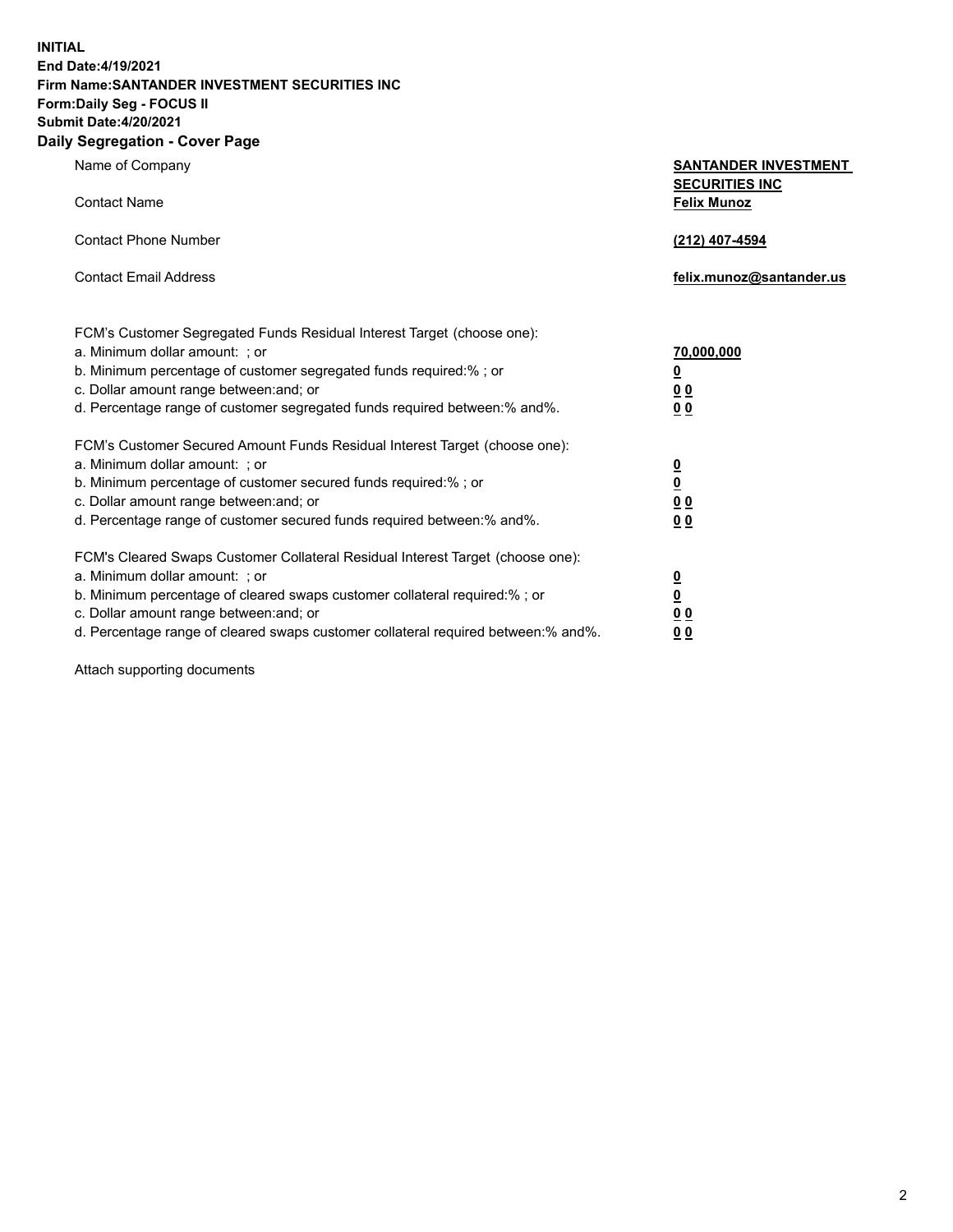**INITIAL End Date:4/19/2021 Firm Name:SANTANDER INVESTMENT SECURITIES INC Form:Daily Seg - FOCUS II Submit Date:4/20/2021 Daily Segregation - Secured Amounts**

|     | Foreign Futures and Foreign Options Secured Amounts                                         |                          |
|-----|---------------------------------------------------------------------------------------------|--------------------------|
|     | Amount required to be set aside pursuant to law, rule or regulation of a foreign            | $0$ [7305]               |
|     | government or a rule of a self-regulatory organization authorized thereunder                |                          |
| 1.  | Net ledger balance - Foreign Futures and Foreign Option Trading - All Customers             |                          |
|     | A. Cash                                                                                     | $0$ [7315]               |
|     | B. Securities (at market)                                                                   | $0$ [7317]               |
| 2.  | Net unrealized profit (loss) in open futures contracts traded on a foreign board of trade   | $0$ [7325]               |
| 3.  | Exchange traded options                                                                     |                          |
|     | a. Market value of open option contracts purchased on a foreign board of trade              | $0$ [7335]               |
|     | b. Market value of open contracts granted (sold) on a foreign board of trade                | $0$ [7337]               |
| 4.  | Net equity (deficit) (add lines 1. 2. and 3.)                                               | $0$ [7345]               |
| 5.  | Account liquidating to a deficit and account with a debit balances - gross amount           | $0$ [7351]               |
|     | Less: amount offset by customer owned securities                                            | 0 [7352] 0 [7354]        |
| 6.  | Amount required to be set aside as the secured amount - Net Liquidating Equity              | $0$ [7355]               |
|     | Method (add lines 4 and 5)                                                                  |                          |
| 7.  | Greater of amount required to be set aside pursuant to foreign jurisdiction (above) or line | $0$ [7360]               |
|     | 6.                                                                                          |                          |
|     | FUNDS DEPOSITED IN SEPARATE REGULATION 30.7 ACCOUNTS                                        |                          |
| 1.  | Cash in banks                                                                               |                          |
|     | A. Banks located in the United States                                                       | $0$ [7500]               |
|     | B. Other banks qualified under Regulation 30.7                                              | 0 [7520] 0 [7530]        |
| 2.  | <b>Securities</b>                                                                           |                          |
|     | A. In safekeeping with banks located in the United States                                   | $0$ [7540]               |
|     | B. In safekeeping with other banks qualified under Regulation 30.7                          | 0 [7560] 0 [7570]        |
| 3.  | Equities with registered futures commission merchants                                       |                          |
|     | A. Cash                                                                                     | $0$ [7580]               |
|     | <b>B.</b> Securities                                                                        | $0$ [7590]               |
|     | C. Unrealized gain (loss) on open futures contracts                                         | $0$ [7600]               |
|     | D. Value of long option contracts                                                           | $0$ [7610]               |
|     | E. Value of short option contracts                                                          | 0 [7615] 0 [7620]        |
| 4.  | Amounts held by clearing organizations of foreign boards of trade                           |                          |
|     | A. Cash                                                                                     | $0$ [7640]               |
|     | <b>B.</b> Securities                                                                        | $0$ [7650]               |
|     | C. Amount due to (from) clearing organization - daily variation                             | $0$ [7660]               |
|     | D. Value of long option contracts                                                           | $0$ [7670]               |
| 5.  | E. Value of short option contracts                                                          | 0 [7675] 0 [7680]        |
|     | Amounts held by members of foreign boards of trade                                          |                          |
|     | A. Cash                                                                                     | 0 [7700]                 |
|     | <b>B.</b> Securities<br>C. Unrealized gain (loss) on open futures contracts                 | 0 <sup>[7710]</sup>      |
|     | D. Value of long option contracts                                                           | $0$ [7720]<br>$0$ [7730] |
|     | E. Value of short option contracts                                                          | 0 [7735] 0 [7740]        |
| 6.  | Amounts with other depositories designated by a foreign board of trade                      | $0$ [7760]               |
| 7.  | Segregated funds on hand                                                                    | $0$ [7765]               |
| 8.  | Total funds in separate section 30.7 accounts                                               | $0$ [7770]               |
| 9.  | Excess (deficiency) Set Aside for Secured Amount (subtract line 7 Secured Statement         |                          |
|     | Page 1 from Line 8)                                                                         | 0 [7380]                 |
| 10. | Management Target Amount for Excess funds in separate section 30.7 accounts                 | $0$ [7780]               |
| 11. | Excess (deficiency) funds in separate 30.7 accounts over (under) Management Target          | 0 <sup>[7785]</sup>      |
|     |                                                                                             |                          |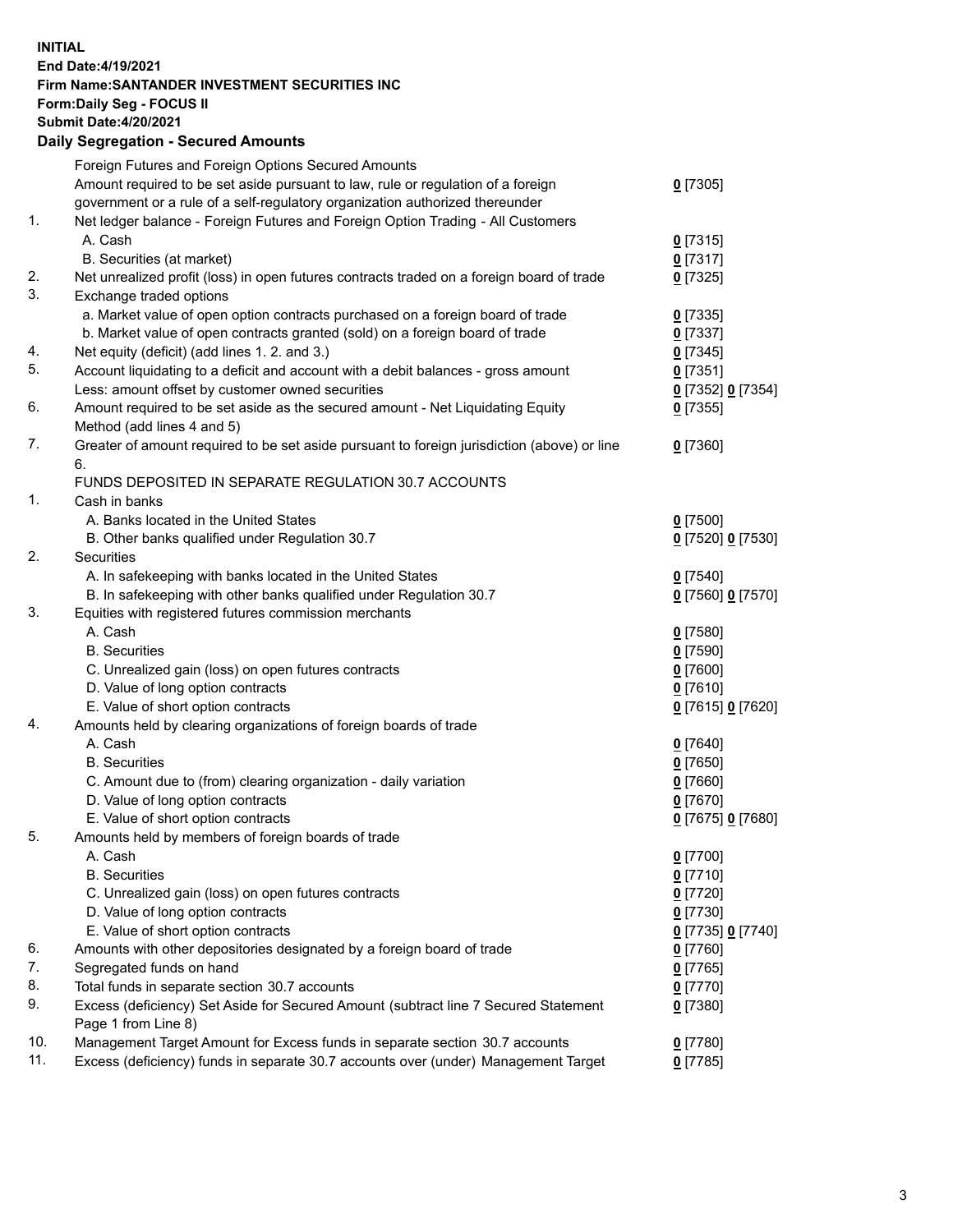| <b>INITIAL</b> |                                                                                           |                                    |  |  |  |  |
|----------------|-------------------------------------------------------------------------------------------|------------------------------------|--|--|--|--|
|                | End Date: 4/19/2021                                                                       |                                    |  |  |  |  |
|                | Firm Name: SANTANDER INVESTMENT SECURITIES INC                                            |                                    |  |  |  |  |
|                | Form: Daily Seg - FOCUS II                                                                |                                    |  |  |  |  |
|                | <b>Submit Date:4/20/2021</b>                                                              |                                    |  |  |  |  |
|                | Daily Segregation - Segregation Statement                                                 |                                    |  |  |  |  |
|                | SEGREGATION REQUIREMENTS(Section 4d(2) of the CEAct)                                      |                                    |  |  |  |  |
| 1.             | Net ledger balance                                                                        |                                    |  |  |  |  |
|                | A. Cash                                                                                   | 1,243,691,919 [7010]               |  |  |  |  |
|                | B. Securities (at market)                                                                 | $0$ [7020]                         |  |  |  |  |
| 2.             | Net unrealized profit (loss) in open futures contracts traded on a contract market        | 673,305,328 [7030]                 |  |  |  |  |
| 3.             | Exchange traded options                                                                   |                                    |  |  |  |  |
|                | A. Add market value of open option contracts purchased on a contract market               | 49,027,831 [7032]                  |  |  |  |  |
|                | B. Deduct market value of open option contracts granted (sold) on a contract market       | -41,390,935 [7033]                 |  |  |  |  |
| 4.             | Net equity (deficit) (add lines 1, 2 and 3)                                               | 1,924,634,143 [7040]               |  |  |  |  |
| 5.             | Accounts liquidating to a deficit and accounts with                                       |                                    |  |  |  |  |
|                | debit balances - gross amount                                                             | $0$ [7045]                         |  |  |  |  |
|                | Less: amount offset by customer securities                                                | 0 [7047] 0 [7050]                  |  |  |  |  |
| 6.             | Amount required to be segregated (add lines 4 and 5)                                      | 1,924,634,143 [7060]               |  |  |  |  |
|                | FUNDS IN SEGREGATED ACCOUNTS                                                              |                                    |  |  |  |  |
| 7.             | Deposited in segregated funds bank accounts                                               |                                    |  |  |  |  |
|                | A. Cash                                                                                   | 305,479,181 [7070]                 |  |  |  |  |
|                | B. Securities representing investments of customers' funds (at market)                    | $0$ [7080]                         |  |  |  |  |
|                | C. Securities held for particular customers or option customers in lieu of cash (at       | $0$ [7090]                         |  |  |  |  |
| 8.             | market)                                                                                   |                                    |  |  |  |  |
|                | Margins on deposit with derivatives clearing organizations of contract markets<br>A. Cash |                                    |  |  |  |  |
|                | B. Securities representing investments of customers' funds (at market)                    | 1,654,435,390 [7100]<br>$0$ [7110] |  |  |  |  |
|                | C. Securities held for particular customers or option customers in lieu of cash (at       | $0$ [7120]                         |  |  |  |  |
|                | market)                                                                                   |                                    |  |  |  |  |
| 9.             | Net settlement from (to) derivatives clearing organizations of contract markets           | 29,491,047 [7130]                  |  |  |  |  |
| 10.            | Exchange traded options                                                                   |                                    |  |  |  |  |
|                | A. Value of open long option contracts                                                    | 49,027,831 [7132]                  |  |  |  |  |
|                | B. Value of open short option contracts                                                   | -41,390,935 [7133]                 |  |  |  |  |
| 11.            | Net equities with other FCMs                                                              |                                    |  |  |  |  |
|                | A. Net liquidating equity                                                                 | $0$ [7140]                         |  |  |  |  |
|                | B. Securities representing investments of customers' funds (at market)                    | $0$ [7160]                         |  |  |  |  |
|                | C. Securities held for particular customers or option customers in lieu of cash (at       | $0$ [7170]                         |  |  |  |  |
|                | market)                                                                                   |                                    |  |  |  |  |
| 12.            | Segregated funds on hand                                                                  | $0$ [7150]                         |  |  |  |  |
| 13.            | Total amount in segregation (add lines 7 through 12)                                      | 1,997,042,514 [7180]               |  |  |  |  |
| 14.            | Excess (deficiency) funds in segregation (subtract line 6 from line 13)                   | 72,408,371 [7190]                  |  |  |  |  |
| 15.            | Management Target Amount for Excess funds in segregation                                  | 70,000,000 [7194]                  |  |  |  |  |
| 16.            | Excess (deficiency) funds in segregation over (under) Management Target Amount            | 2,408,371 [7198]                   |  |  |  |  |
|                | Excess                                                                                    |                                    |  |  |  |  |